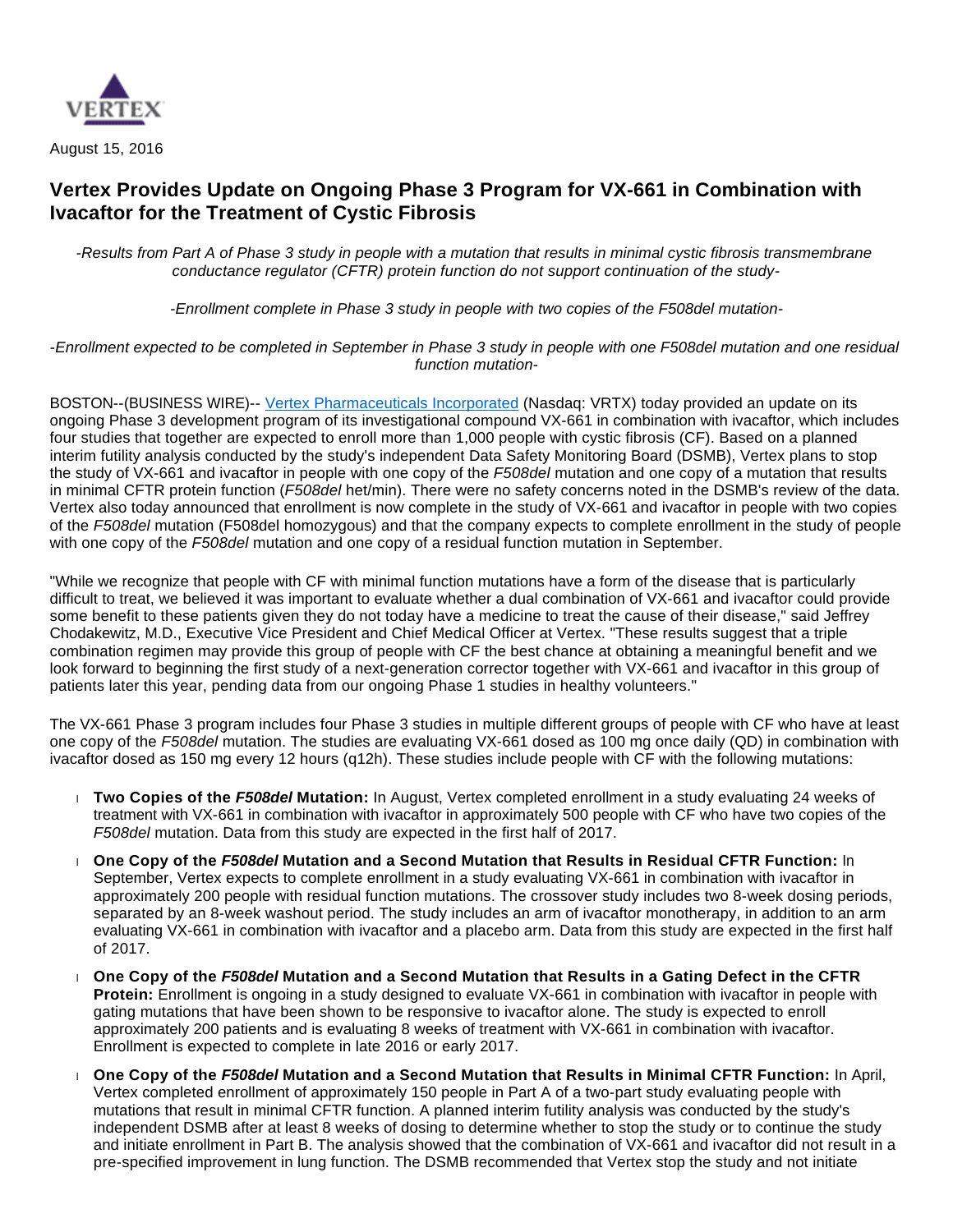enrollment in Part B. There were no safety concerns noted in the DSMB's review of the data. Vertex plans to close this study based on the recommendation of the DSMB, and patients from Part A of the study who enrolled in the longterm extension study will be transitioned off the combination of VX-661 and ivacaftor.

Vertex plans to submit a New Drug Application (NDA) to the FDA for VX-661 in combination with ivacaftor in the second half of 2017, pending data from the Phase 3 program. The NDA is expected to include data from the study in people with minimal function mutations.

## **About Cystic Fibrosis**

Cystic fibrosis is a rare, life-shortening genetic disease affecting approximately 75,000 people in North America, Europe and Australia. Today, the median predicted age of survival for a person with CF is between 34 and 47 years, but the median age of death remains in the mid-20s.

CF is caused by a defective or missing CFTR protein resulting from mutations in the CFTR gene. Children must inherit two defective CFTR genes — one from each parent — to have CF. There are more than 1,900 Known mutations in the CFTR gene. Some of these mutations, which can be determined by a genetic, or genotyping test, lead to CF by creating non-working or too few CFTR protein at the cell surface. The defective function or absence of CFTR proteins in people with CF results in poor flow of salt and water into and out of the cell in a number of organs, including the lungs. This leads to the buildup of abnormally thick, sticky mucus that can cause chronic lung infections and progressive lung damage.

## **About Vertex**

Vertex is a global biotechnology company that aims to discover, develop and commercialize innovative medicines so people with serious diseases can lead better lives. In addition to our clinical development programs focused on cystic fibrosis, Vertex has more than a dozen ongoing research programs aimed at other serious and life-threatening diseases.

Founded in 1989 in Cambridge, Mass., Vertex today has research and development sites and commercial offices in the United States, Europe, Canada and Australia. For six years in a row, Science magazine has named Vertex one of its Top Employers in the life sciences. For additional information and the latest updates from the company, please visit [www.vrtx.com](http://cts.businesswire.com/ct/CT?id=smartlink&url=http%3A%2F%2Fwww.vrtx.com&esheet=51402130&newsitemid=20160815006099&lan=en-US&anchor=www.vrtx.com&index=2&md5=1d99014ea31cde13f2692b5310ad55c2).

## **Special Note Regarding Forward-looking Statements**

This press release contains forward-looking statements as defined in the Private Securities Litigation Reform Act of 1995, including, without limitation, Dr. Chodakewitz's statements in the second paragraph of the press release and statements regarding (i) the timing of completing enrollment of Phase 3 studies of VX-661 in combination with ivacaftor and (ii) plans to submit an NDA to the FDA for VX-661 in combination with ivacaftor. While Vertex believes the forward-looking statements contained in this press release are accurate, these forward-looking statements represent the company's beliefs only as of the date of this press release and there are a number of factors that could cause actual events or results to differ materially from those indicated by such forward-looking statements. Those risks and uncertainties include, among other things, that data from the company's development programs may not support registration or further development of VX-661 in combination with ivacaftor or its other compounds due to safety, efficacy or other reasons, and other risks listed under Risk Factors in Vertex's annual report and quarterly reports filed with the Securities and Exchange Commission and available through the company's website at [www.vrtx.com](http://cts.businesswire.com/ct/CT?id=smartlink&url=http%3A%2F%2Fwww.vrtx.com&esheet=51402130&newsitemid=20160815006099&lan=en-US&anchor=www.vrtx.com&index=3&md5=84ac69c49caabde359fac1058c38ebe1). Vertex disclaims any obligation to update the information contained in this press release as new information becomes available.

(VRTX-GEN)

View source version on [businesswire.com](http://businesswire.com/): <http://www.businesswire.com/news/home/20160815006099/en/>

**Vertex Pharmaceuticals Incorporated Investors:** Michael Partridge, 617-341-6108 or Eric Rojas, 617-961-7205 or Zach Barber, 617-341-6992 or **Media:** [mediainfo@vrtx.com](mailto:mediainfo@vrtx.com)